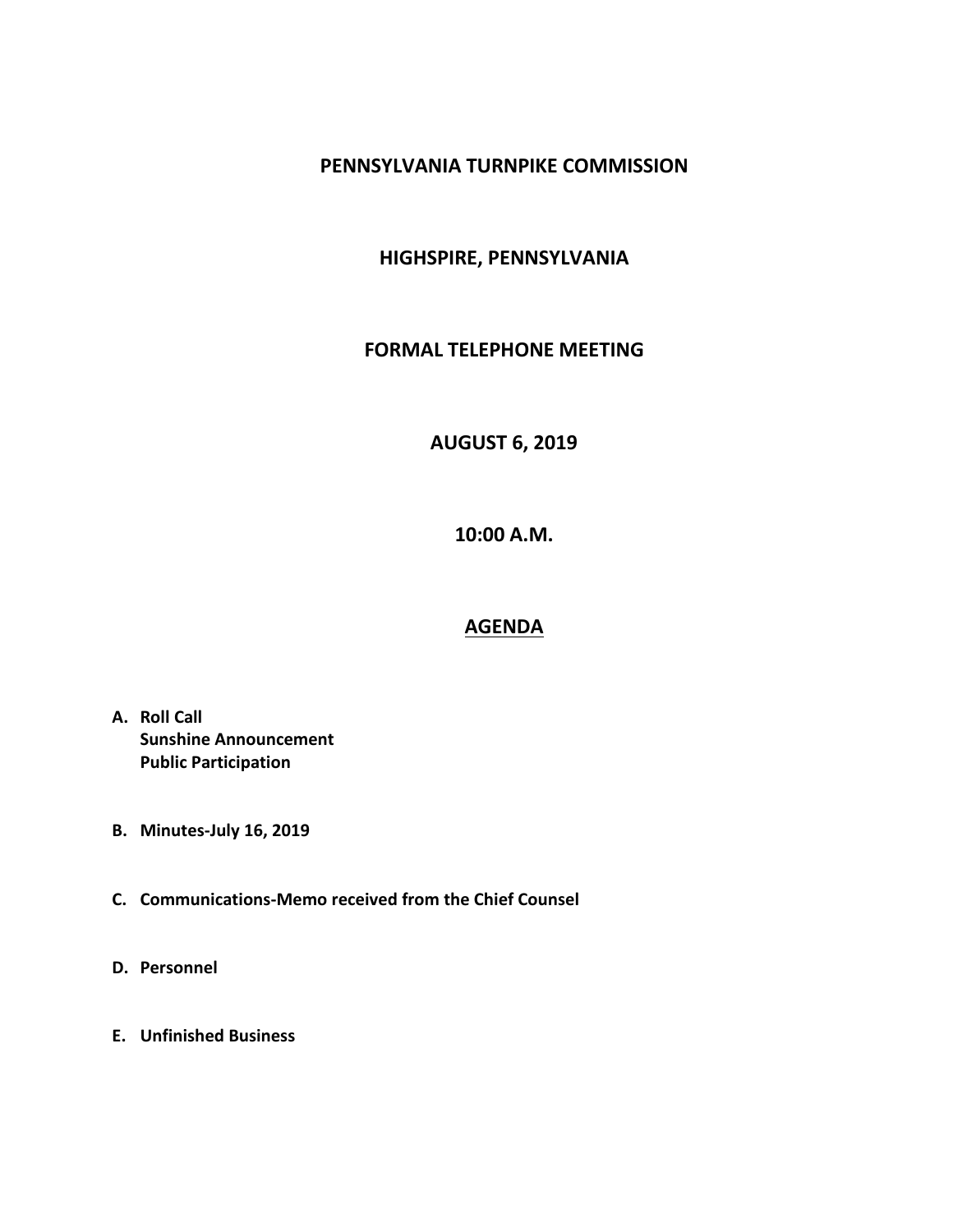- **1. Approve amending the Professional Advisory Services pool of qualified firms to provide performance audits, forensic audits, best practices, compliance assessments and specialized security and investigative services, to include Paladin Group, LLC.**
- **2. Approve the negotiation and execution of Agreements and Amendments for the items listed in memos "a" and "b":**
	- **a. Amendment to our agreement with ComPsych Corporation for the Turnpike Employee Assistance Program; exercising the option to renew the agreement for an additional year (January 1, 2020 – December 31, 2020); at an estimated cost of \$40,000.00;**
	- **b. Reimbursement Agreement with Norfolk Southern Railroad to reimburse the railroad the cost for the engineering work necessary for construction of the Lafayette Street Interchange at MP 331.60; at an estimated cost of \$26,168.75;**
- **3. Approve the Right-of-Way Requests for the items listed in memos "a" through "l":**
	- **a. Settlement of Right-of-Way #14S249 (Lebanon Village Condominium; Mary Jane Senn), a total parcel necessary for construction of the Mon/Fayette Expressway by authorizing payment of \$7,600.00 representing the balance of settlement funds to Babst, Calland, Clements & Zomir, PC, escrow agent; authorize the appropriate Commission officials to execute the Settlement Agreement and General Release as reviewed and approved by the Legal Department; and payment of the settlement fund to the property owner is contingent upon the execution and delivery of the Settlement Agreement and General Release;**
	- **b. Right-of-Way #6007-B (prior owner-Estate of Hugh M. McNeill), a total take parcel necessary for the total reconstruction project from MP 298.00 to MP 302.00; authorize the execution of a Deed of Easement, as drafted by the Legal Department, granting access over and across the former McNeill property, to properties now or formerly of Merle W. Stoltzfus and David J. Stoltzfus; Robert N. & Sara R. Baskin; and Bainbridge 4500 Parterns, L.P.; and authorize the Chief Counsel, or counsel's designee, to execute the Deed of Easement on the Commission's behalf;**
	- **c. Acquisition of Right-of-Way #7209-RA (Thomas Breeswine), a partial take parcel necessary for the total reconstruction project from MP A38.00 to MP A44.00 by authorizing payment of \$18,303.66 representing fair market value and pro-rated taxes to Thomas Breeswine; authorize the appropriate Commission officials to execute the Agreement of Sale and other documents that may be required for closing; authorize the payment of additional statutory damages as calculated by the Right-of-Way Administrator and approved by the Chief Counsel; and payment of fair market value is contingent upon the delivery of a deed as prepared by the Legal Department;**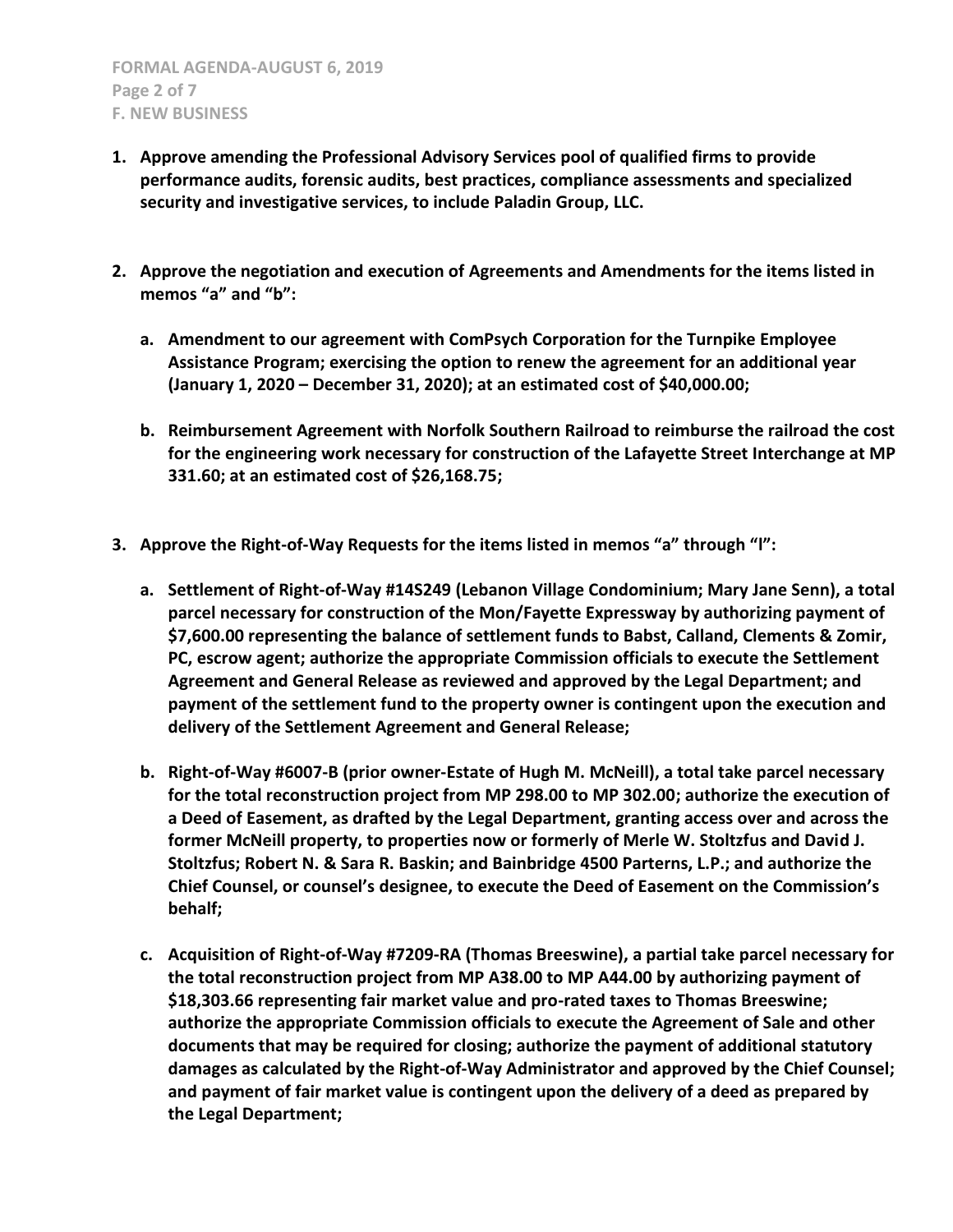- **d. Acquisition of Right-of-Way #15168-A (Rachel Danielle Christner), a partial take parcel necessary for the stormwater management basin and dam remediation project at MP G2.30 NB by authorizing payment of \$2,018.60 representing fair market value and prorated taxes to Rachel Danielle Christner; authorize the appropriate Commission officials to execute the Agreement of Sale and other documents that may be required for closing, and to authorize the payment of additional statutory damages as calculated by the Right-of-Way Administrator and approved by the Chief Counsel. Payment of damages to the property owner is contingent upon the property owner's delivery of a deed prepared by the Legal Department;**
- **e. Acquisition of Right-of-Way #6020-A (James C. Wertz), a total take parcel necessary for the total reconstruction project from MP 308.00 to MP 312.00 by authorizing payment of \$428,316.53 representing fair market value, pro-rated taxes and recording fees to Diversified Settlement Services, Inc., escrow agent; authorize the appropriate Commission officials to execute the Agreement of Sale and other documents that may be required for closing; authorize the payment of additional statutory damages as calculated by the Right-of-Way Administrator and approved by the Chief Counsel; and payment of fair market value to the property owner is contingent upon the delivery of a deed as prepared by the Legal Department;**
- **f. Acquisition of Right-of-Way #6009-RA (Mary K. Burnett), a partial take parcel necessary for the total reconstruction project from MP 302.00 to MP 308.00 by authorizing payment of \$9,112.50 representing fair market value and por-rated taxes to Mary K. Burnett; authorize the appropriate Commission officials to execute the Agreement of Sale and other documents that may be required for closing; authorize the payment of additional statutory damages as calculated by the Right-of-Way Administrator and approved by the Chief Counsel; and payment of fair market value to the property owner is contingent upon the delivery of a deed as prepared by the Legal Department;**
- **g. Acquisition of Right-of-Way #14S385 (Denise I. Massung), a total take parcel necessary for construction of the Mon/Fayette Expressway, Rt. 51 to I-376, by authorizing payment of \$162,623.33 representing fair market value, pro-rated taxes, recording fees, housing supplement and closing costs to Closure Settlement LLC, escrow agent; authorize the appropriate Commission officials to execute the Agreement of Sale and other documents that may be required for closing; authorize the payment of additional statutory damages as calculated by the Right-of-Way Administrator and approved by the Chief Counsel; and payment of fair market value to the property owner is contingent upon the property owner's delivery of a deed as prepared by the Legal Department**;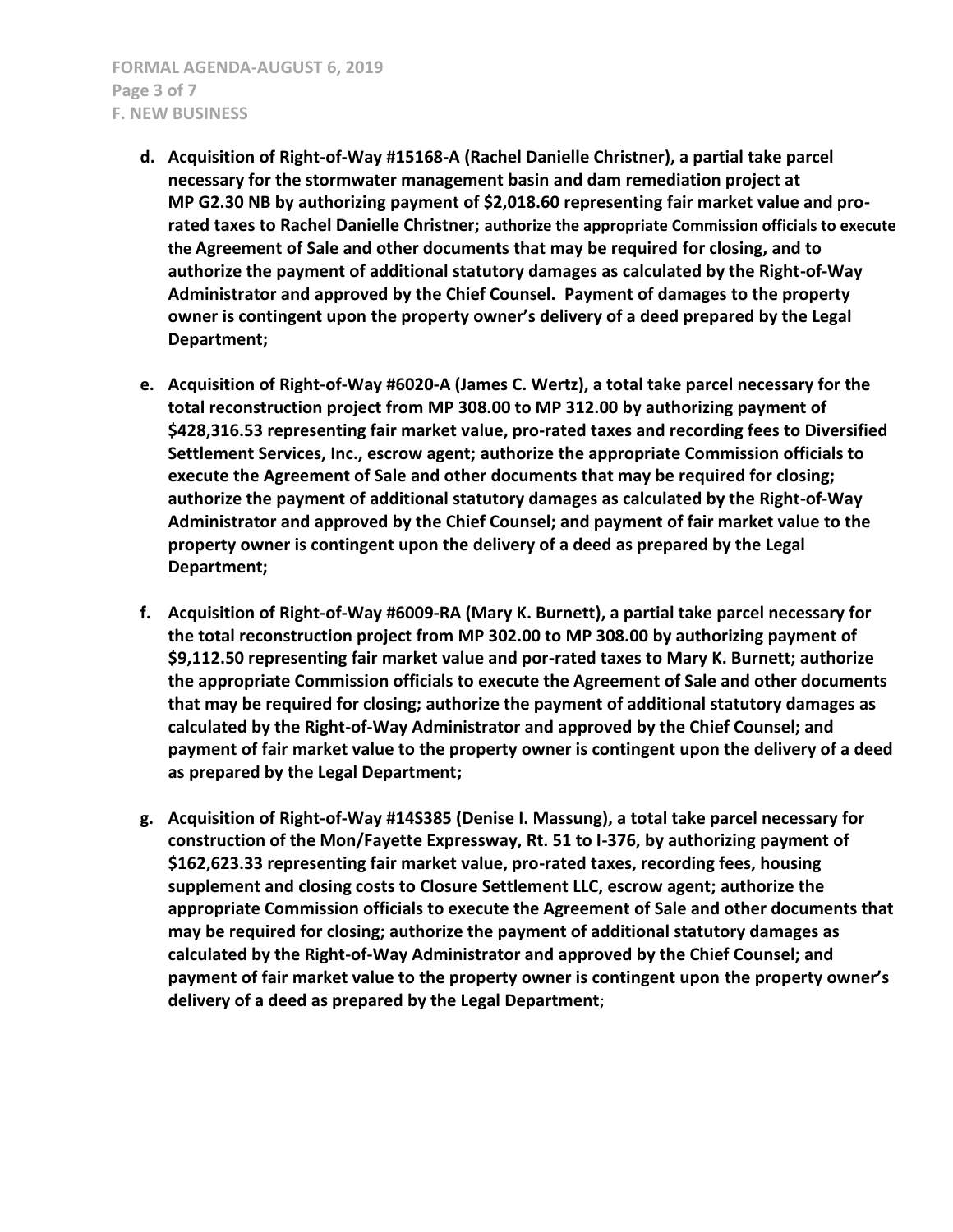- **h. Acquisition of Right-of-Way #14S209-A (Mark E. Mauro, Kathleen Sparaga, Sheila Hoglund), a total take parcel necessary for construction of the Mon/Fayette Expressway, Rt. 51 to I-376, by authorizing payment of \$167,893.32 representing fair market value, pro-rated taxes and recording fees to ARROW Land Solutions, LLC, escrow agent; authorize the appropriate Commission officials to execute the Agreement of Sale and other documents that may be required for closing; authorize the payment of additional statutory damages as calculated by the Right-of-Way Administrator and approved by the Chief Counsel; and payment of fair market value to the property owners is contingent upon their delivery of a deed as prepared by the Legal Department;**
- **i. Acquisition of Right-of-Way #14S209 (Mark E. Mauro, Kathleen Sparaga, Sheila Hoglund), a total take parcel necessary for construction of the Mon/Fayette Expressway, Rt. 51 to I-376, by authorizing payment of \$93,203.80 representing fair market value, pro-rated taxes and recording fees to ARROW Land Solutions, LLC, escrow agent; authorize the appropriate Commission officials to execute the Agreement of Sale and other documents that may be required for closing; authorize the payment of additional statutory damages as calculated by the Right-of-Way Administrator and approved by the Chief Counsel; and payment of fair market value to the property owners is contingent upon their delivery of a deed as prepared by the Legal Department;**
- **j. Acquisition of Right-of-Way #14150 (Cuddy Partners. L.P.), a partial take parcel required for the Southern Beltway, U.S. 22 to I-79 Project was approved by the Commission on August 23, 2016 (Item F-3aa); after a number of Court Ordered Settlement Conferences, counsel has recommended a full and final settlement of all claims for a total of \$600,000.00; the Legal Department and Engineering Department have reviewed the file and considering all facts related to the case believe the proposed settlement is in the Commission's best interest; the Legal Department recommends that the Commission approve the proposed settlement by authorizing the issuance of a check in the amount of \$430,000.00 payable to Goldberg, Kamin & Garvin, PC, as Escrow Agent, representing the payment of additional settlement funds; to authorize the Chief Counsel, or Counsel's designee, to execute the required Right-of-Way Easement as drafted and approved by the Legal Department; upon the payment of settlement funds to the Condemnee, the docket shall be marked settled and discontinued with prejudice;**
- **k. Acquisition of Right-of-Way #14S321 (Eric G. Mancz), a total take parcel necessary for construction of the Mon/Fayette Expressway, Rt. 51 to I-376, by authorizing payment of \$83,939.03 representing fair market value, pro-rated taxes and recording fees to ARROW Land Solutions, LLC, escrow agent; and \$33,552.00 to Eric G. Mancz for replacement housing supplement and closing costs; authorize the appropriate Commission officials to execute the Agreement of Sale and other documents that may be required for closing; authorize the payment of additional statutory damages as calculated by the Right-of-Way Administrator and approved by the Chief Counsel; and payment of fair market value to the property owners is contingent upon their delivery of a deed as prepared by the Legal Department;**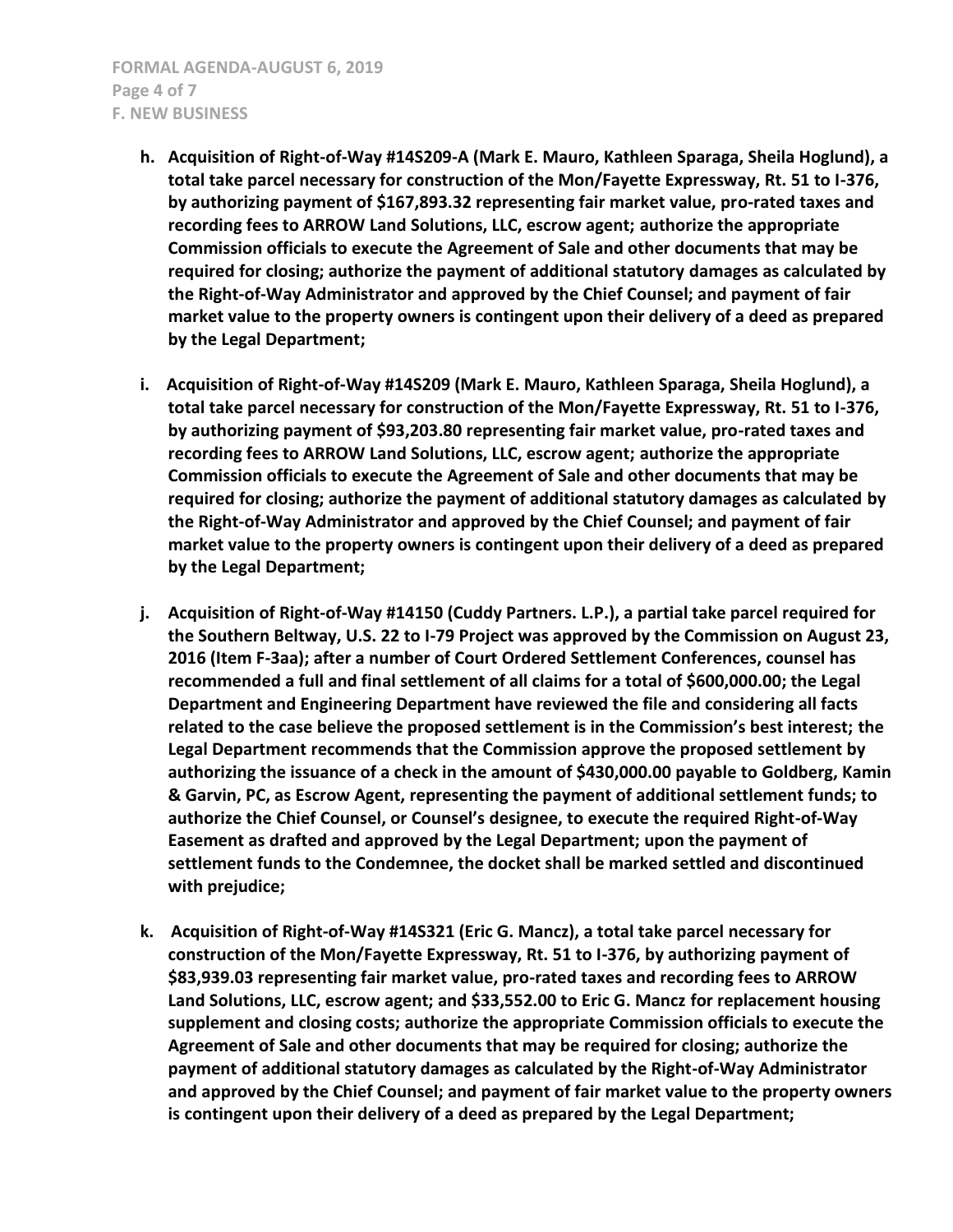- **l. Right-of-Way #14092-B (James D. Sloan), a total take parcel necessary for the total reconstruction project from MP 53 to MP 57; by authorizing payment of \$159,154.03 representing fair market value, pro-rated taxes and recording fees to Tri-State Paralegal Services, LLC as escrow agent; authorize the appropriate Commission officials to execute the Agreement of Sale and other documents that may be required for closing; authorize the payment of additional statutory damages as calculated by the Right-of-Way Administrator and approved by the Chief Counsel; and payment of fair market value to the property owners is contingent upon their delivery of a deed as prepared by the Legal Department.**
- **4. Approve advertising for the items listed in memos "a" through "e":**
	- **a. Two (2) open-end contracts for Intelligent Transportation Systems (ITS) and Traffic Operations services systemwide;**
	- **b. Open-end contract for material inspection and testing services from MP 0.00 to MP 200.00, I-376, Turnpike 576, Turnpike 66 and Turnpike 43;**
	- **c. Open-end traffic and revenue services systemwide;**
	- **d. Two (2) engineering or construction management firms to perform open-end construction inspection services between MP 0.00 and MP 247.00, I-376, Turnpike 576, Turnpike 66 and Turnpike 43;**
	- **e. Two (2) engineering or construction management firms to perform open-end construction management and construction inspection services between MP 0.00 and MP 247.00, I-376, Turnpike 576, Turnpike 66 and Turnpike 43.**
- **5. Approve the Award of Bids, Change Order and Issue Purchase Orders for the items listed in memos "a" through "f":**
	- **a. Promotional items, to the lowest responsive and responsible bidder, Levin Promotional Products; at a total award of \$301,000.00;**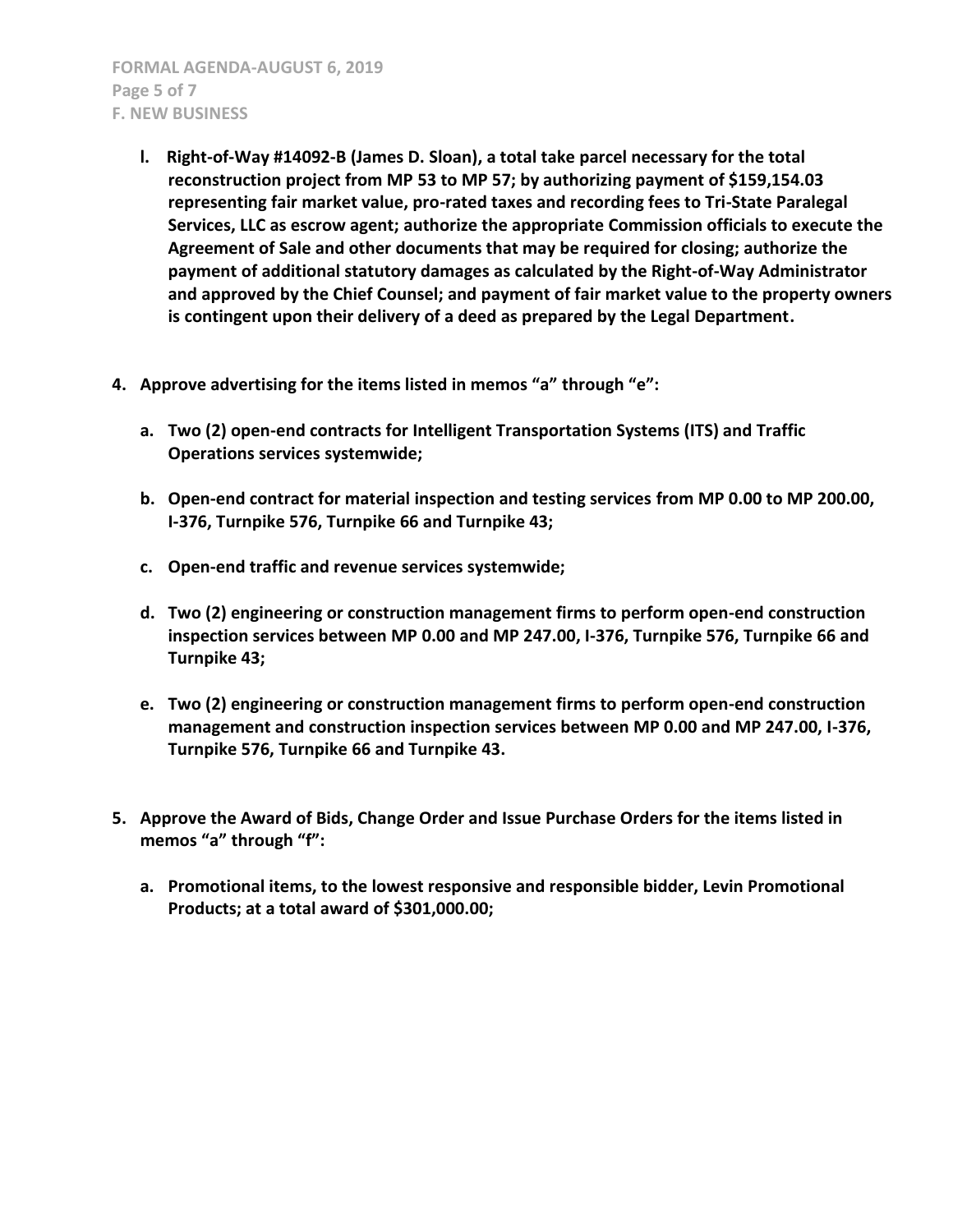**b. Stone, slag and gravel aggregates, to the lowest responsive and responsible bidders; and approve staff movement of funds between contracts as needed during the life of the contract:**

| \$ 54,500.00 | HOME, GIBS, SEAR, GREE, HARC, DNGL, JEFF        |
|--------------|-------------------------------------------------|
| 20,500.00    | <b>HOME, GIBS</b>                               |
| 58,000.00    | GREE, HARC, DNGL, SMST, KEGG, EVRT, BRNT, NEWV, |
|              | MTGT, BOWM, DVLT, QTWN, SLAT, POCN, WYOM        |
| 12,000.00    | <b>GIBS</b>                                     |
| 13,000.00    | <b>NEWV, NCMB, MTGT</b>                         |
| 2,000.00     | <b>NCMB</b>                                     |
| 5,000.00     | <b>BOWM</b>                                     |
| 1,500.00     | <b>DVLT, PLYM</b>                               |
| 4,500.00     | <b>DVLT, PLYM</b>                               |
| 500.00       | <b>PLYM</b>                                     |
| 500.00       | <b>PLYM</b>                                     |
| 2,000.00     | <b>TREV</b>                                     |
| 1,500.00     | <b>QTWN</b>                                     |
| 500.00       | <b>QTWN</b>                                     |
| 2,000.00     | <b>POCN</b>                                     |
| \$178,000.00 |                                                 |
| 22,000.00    |                                                 |
| \$200,000.00 |                                                 |
|              |                                                 |

**c. Motor oil grease and lubrication, exercising the option to renew the agreements for an additional year (September 1, 2019 – August 31, 2020); and approve staff movement of funds between contracts as needed during the life of the contract:**

| PPC Lubricants, Inc.             | \$120,000.00 |
|----------------------------------|--------------|
| <b>Triple Cities Acquisition</b> | 15,000.00    |
| d/b/a Cooks Bros. Truck Parts    |              |
| <b>TOTAL APPROVAL:</b>           | \$135,000.00 |

- **d. Installation of durable pavement markings between MP 0.00 and MP 245.75, I-376, Turnpike 66, Turnpike 43 and Turnpike 576, to the lowest responsive and responsible bidder, Parking Lot Painting Co., LLC; at a total award of \$7,500,000.00;**
- **e. Change Order for catch basin cleaner and sweeper rentals (April 2019-March 2020), for an additional \$63,478.00 to cover rental extensions due to weather and repairs;**
- **f. CheckPoint Security Gateway Solutions (August 2019 – September 2020), utilizing the Commonwealth's contract with CDW Government LLC/CDW LLC; at a total award of \$107,797.22.**